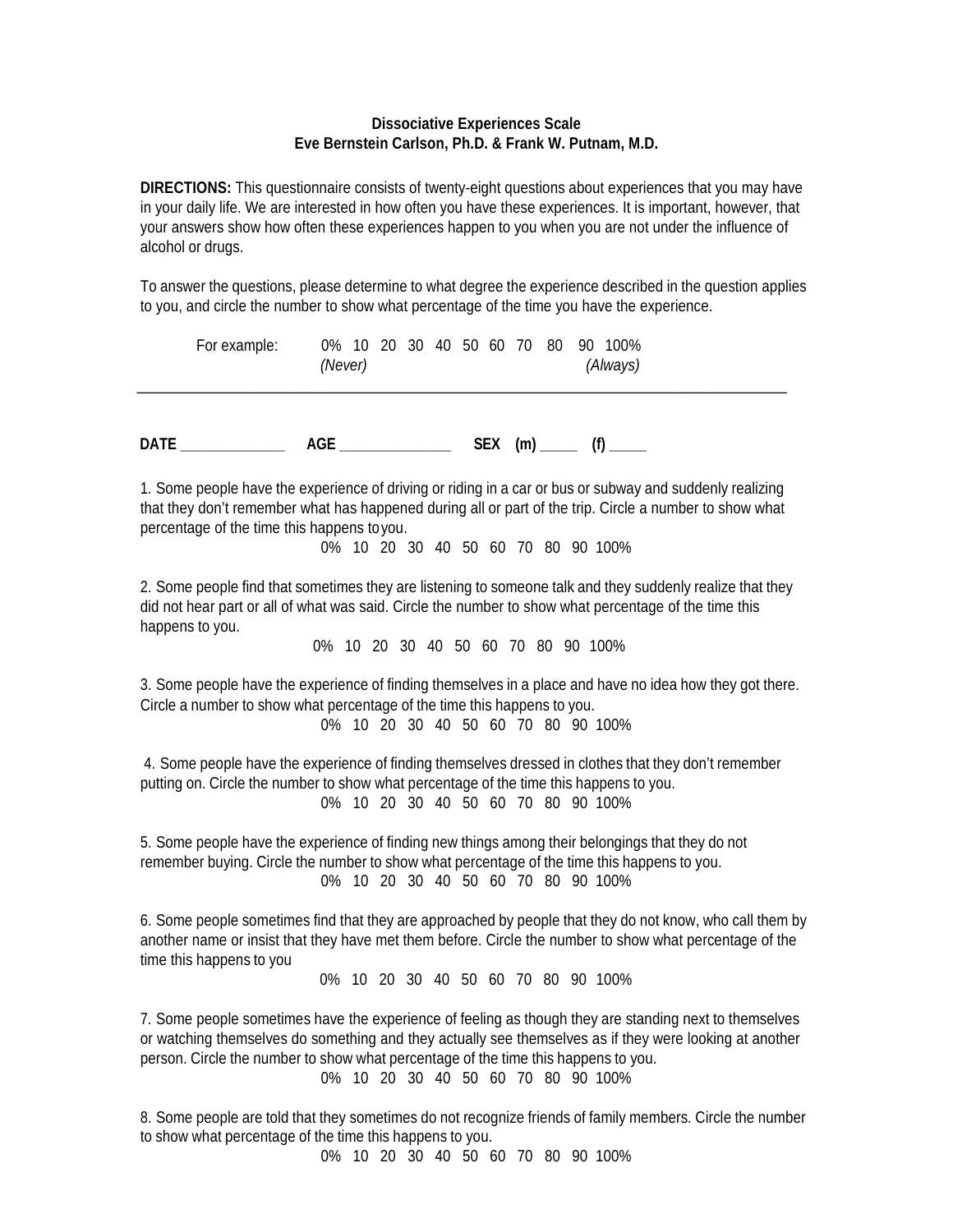9. Some people find that they have no memory for some important events in their lives (for example, a wedding or graduation). Circle the number to show what percentage of the time this happens to you.

0% 10 20 30 40 50 60 70 80 90 100%

10. Some people have the experience of being accused of lying when they do not think that they have lied. Circle the number to show what percentage of the time this happens to you. 0% 10 20 30 40 50 60 70 80 90 100%

11. Some people have the experience of looking in a mirror and not recognizing themselves. Circle the number to show what percentage of the time this happens to you. 0% 10 20 30 40 50 60 70 80 90 100%

12. Some people have the experience of feeling that other people, objects, and the world around them are not real. Circle the number to show what percentage of the time this happens to you. 0% 10 20 30 40 50 60 70 80 90 100%

13. Some people have the experience of feeling that their body does not seem to belong to them. Circle the number to show what percentage of the time this happens to you.

0% 10 20 30 40 50 60 70 80 90 100%

14. Some people have the experience of sometimes remembering a past event so vividly that they feel as if they were reliving that event. Circle the number to show what percentage of the time this happens to you. 0% 10 20 30 40 50 60 70 80 90 100%

15. Some people have the experience of not being sure whether things that they remember happening really did happen or whether they just dreamed them. Circle the number to show what percentage of the time this happens to you.

0% 10 20 30 40 50 60 70 80 90 100%

16. Some people have the experience of being in a familiar place but finding it strange and unfamiliar. Circle the number to show what percentage of the time this happens to you.

0% 10 20 30 40 50 60 70 80 90 100%

17. Some people find that when they are watching television or a movie they become so absorbed in the story that they are unaware of other events happening around them. Circle the number to show what percentage of the time this happens toyou.

0% 10 20 30 40 50 60 70 80 90 100%

18. Some people find that they become so involved in a fantasy or daydream that it feels as though it were really happening to them. Circle the number to show what percentage of the time this happens to you. 0% 10 20 30 40 50 60 70 80 90 100%

19. Some people find that they sometimes are able to ignore pain. Circle the number to show what percentage of the time this happens toyou.

0% 10 20 30 40 50 60 70 80 90 100%

20. Some people find that they sometimes sit staring off into space, thinking of nothing, and are not aware of the passage of time. Circle the number to show what percentage of the time this happens to you. 0% 10 20 30 40 50 60 70 80 90 100%

21. Some people sometimes find that when they are alone they talk out loud to themselves. Circle the number to show what percentage of the time this happens to you.

0% 10 20 30 40 50 60 70 80 90 100%